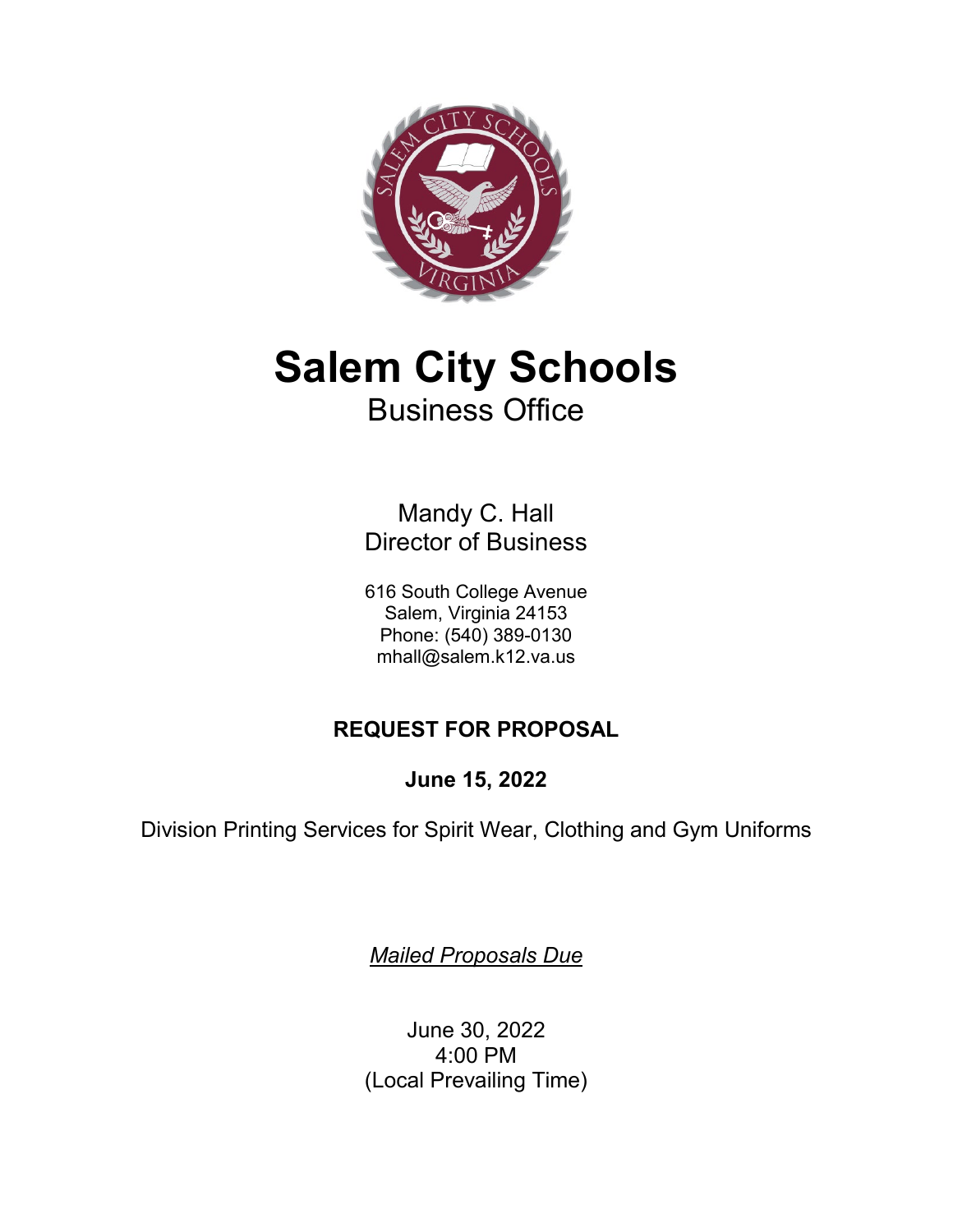## **GENERAL INFORMATION**

Salem City Schools is requesting sealed proposals from qualified companies. Salem City Schools invites any qualified proposer to respond to this RFP by submitting a proposal for such work, service, and/or items consistent with the terms and conditions herein set forth. It is the intent of Salem City Schools to award a vendor(s) with a one (1) year contract with four (4) one (1) year renewals, not to exceed five (5) years.

#### **SUBMISSION OF THE PROPOSAL**

One (1) Original and six (6) complete copies will be accepted until June 30th, 2022 at 4 pm at the Business Office, temporarily located at Andrew Lewis Middle School, 616 South College Avenue, Salem, Virginia 24153. Faxed, telephone, emailed or oral bids will **NOT** be accepted. Proposals not received by the date and time listed above will be returned to the Offeror unopened. The proposal package must be clearly marked with **"RFP Division Printing Services for Spirit Wear, Clothing and Gym Uniforms."**

It is not the intent of the specifications to be proprietary, nor to exclude any manufacturer or dealer. Deviations will be given consideration if they are considered to be suitable and acceptable for comparison. Any deviations must be submitted, in writing, with your proposal. Deviations discovered after award or material receipt, not stated in your proposal, shall be grounds for disqualification and nullification of order. It is the responsibility of the proposer to prove that the deviations equal to the product/service specified. Salem City Schools will make the final determination to whether the product is equivalent. By submitting a proposal, the offeror represents that they have read and understood the requirements and goods or services being requested including applicable laws and regulations. The failure of an offeror to receive or examine any form, addendum, or other documents shall in no way relieve the offeror from any obligations with respect to the proposal or any resulting contract.

Written responses, including any questions will be provided on our Bids and Purchasing Website in the form of an Addendum. It is the responsibility of the Offeror to periodically check our website for any addendum. Questions received within five (5) days of the proposal closing date will be attempted to be answered, but will not be reason to delay the closing time of the proposals.

Multiple options and pricing are encouraged by each vendor, based on what each vendor thinks would be best for the division. Justification for purchase will be made on what is determined to be the best interest of Salem City Schools as determined by the Salem City School Board's Business Director regardless of price, quality or any other factors.

## **FOR QUESTIONS REGARDING THE PROPOSAL, PLEASE CONTACT:**

Mandy C. Hall Director of Business 616 S. College Avenue Salem, Virginia 24153 Telephone: 540-389-0130 e-mail: [mhall@salem.k12.va.us](mailto:mhall@salem.k12.va.us)

## **EVALUATION OF THE PROPOSAL**

Salem City Schools shall provide the mechanism for the evaluation of all information received, the final determination of responsible proposers, and reserves the right to waive informalities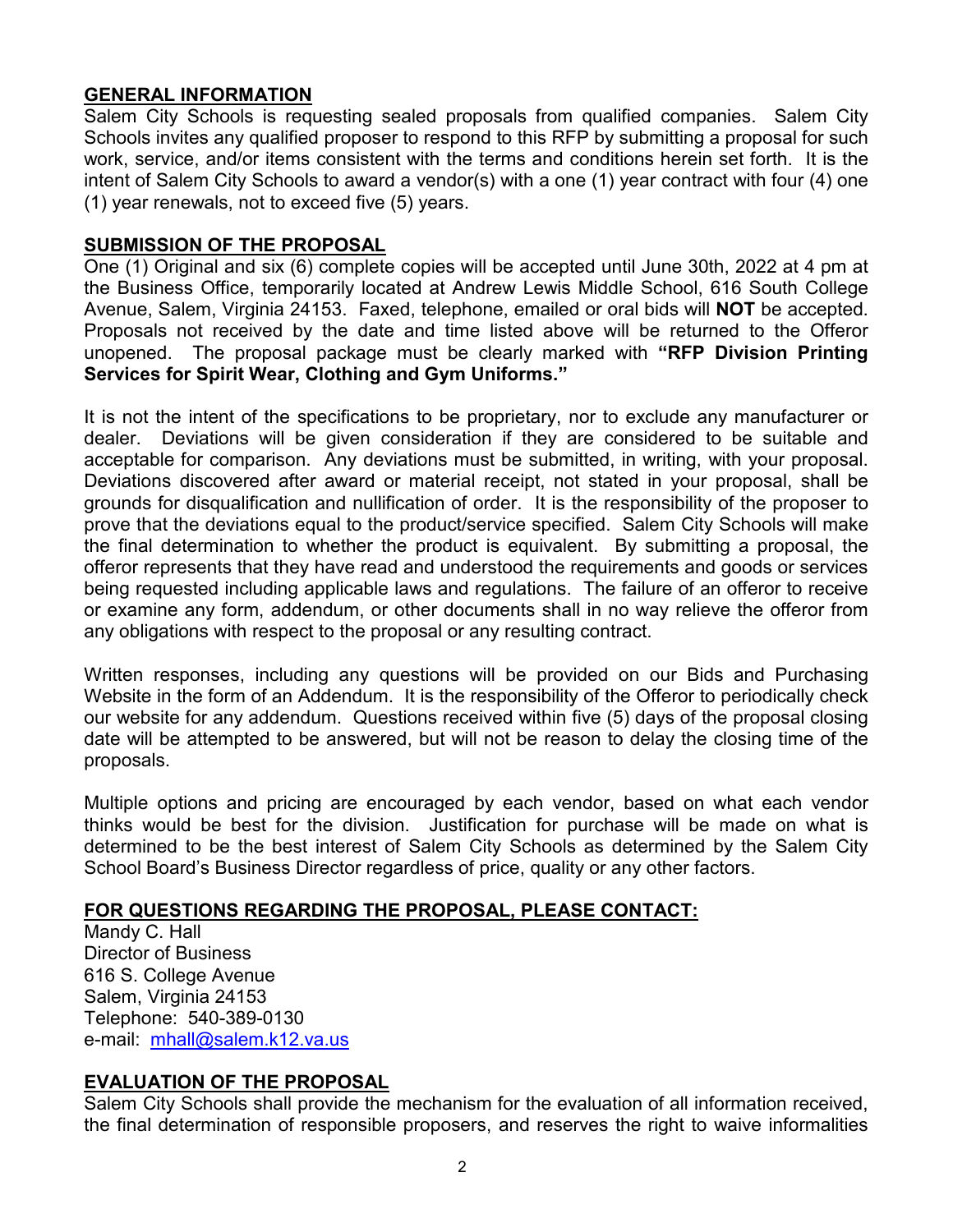and irregularities and to accept or reject any or all proposals. Salem City Schools reserves the right to procure from State Contracts when it is in our opinion that the State Contract is in the best interest of Salem City Schools. Salem City Schools retains the right to split items to multiple suppliers.

Individuals with disabilities, who require assistance or special arrangements in order to participate in bidding, please contact us. We require that you provide at least 48 hour's notice so that reasonable efforts may be made to provide the proper arrangements. You may be requested to specify the nature of any accommodation or assistance, which may be required for your participation.

## **SPECIFICATIONS**

Salem City Schools has one (1) high school and one (1) middle school and four (4) elementary schools that utilize printing services for spirit wear, t-shirts, grade level school apparel, and gym shorts/ t-shirts.

Salem City Schools is seeking the best proposal for printing services for Spartan Effect spirit shirts, school fundraiser apparel, class (grade level) shirts, gym t-shirts and gym shorts. Additional items such as mugs, pens and pencils may be requested.

Proposals should also include an explanation for the following:

- 1. What is your process and pricing for additional (fill-in) orders,
- 2. How would you handle t-shirt orders placed by students,
- 3. The successful proposer will be asked to sell Spartan Effect spirit wear at the first three Salem High School home football games which are September 9, September 16, and September 23 at Salem Stadium. Salem City Schools will provide a booth. Identify the percentage of sales that would be returned to the school.
- 4. If agreed upon, you may be able to sell any of our printed items. Identify the percentage of sales that would be returned to the school.

## **Gym Uniform Order**

The following quantities will likely be needed for the 2022-23 school year:

This should be used as an estimate for all years of the contract, but these quantities are subject to change depending on school circumstances.

| <b>Middle School</b>  | <b>High School</b>  |
|-----------------------|---------------------|
| Youth $M - 12$ shirts | Small - 24 shorts   |
| Youth $M - 12$ shorts | Medium $-96$ shorts |
| Youth $L - 96$ shirts | Medium $-96$ shirts |
| Youth $L - 96$ shorts | Large $-24$ shirts  |
| Small - 240 shirts    | Large $-48$ shorts  |
| Small - 240 shorts    |                     |
| Medium $-156$ shirts  |                     |
| Medium $-156$ shorts  |                     |
| Large $-120$ Shirts   |                     |
| Large $-180$ shorts   |                     |
| $XL - 24$ shirts      |                     |
| $XL - 24$ shorts      |                     |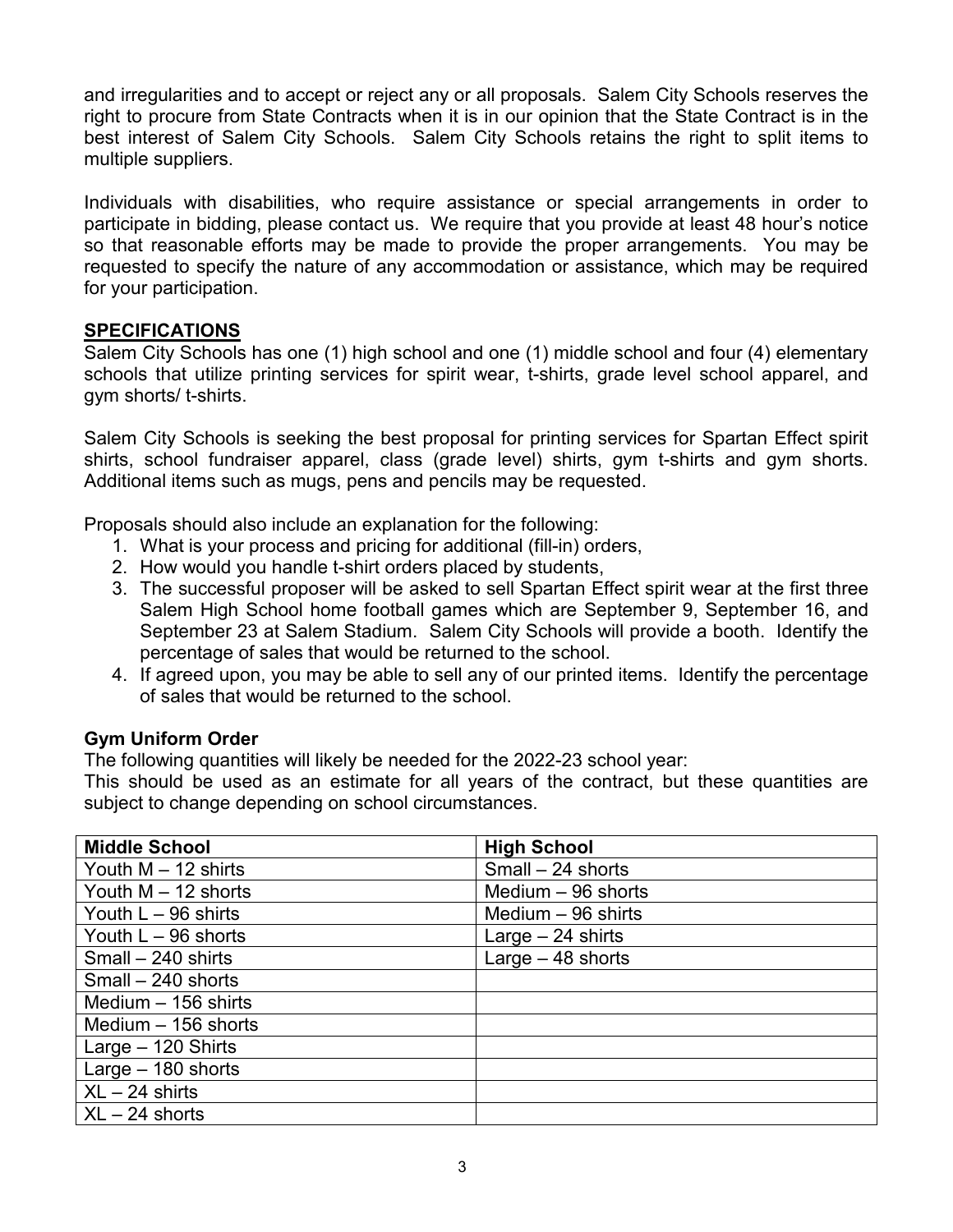## **Spartan Effect (Spirit Shirts)**

The high school will order approximately 1,500 shirts. Sizes and quantity of each size to be determined.

Salem City Schools has the authority to add other items if required and if proposer and division are in agreement as to services and cost.

Orders will be placed directly by the individual schools and should reflect the contract number. All invoices must be submitted direct to the ordering department and must reflect the contract number.

## **COOPERATIVE PROCUREMENT**

The procurement of goods and/or services provided in this RFP is being conducted pursuant to Virginia Code, Section 2.2-4304.

Therefore, the Offeror or Proposer is advised, and by submitting a response to this procurement, such Offeror or Proposer agrees that any resulting contract from this procurement may in addition to the Salem City Schools, may also be extended to other public agencies, public school boards or bodies in the Commonwealth of Virginia to permit those public agencies or bodies to purchase such goods and/or services at contract prices, in accordance with the terms, conditions, and specifications of this procurement. The successful Offeror or Proposer shall deal directly with each public agency, public school board or body seeking to obtain any goods and/or services pursuant to any contract that may result from this procurement and in accordance with Virginia Code, Section 2.2-4304.

Participating jurisdictions will place their orders directly with the awardees and will be responsible for arranging deliveries, reconciling discrepancies and invoices, and issuing payment.

Salem City Schools shall not be responsible or liable for any costs, expenses, or any other matters of any type to either the successful Offeror or Proposer or the public agency or body seeking to obtain any goods and/or services pursuant to this cooperative procurement provision.

## **CALENDAR OF EVENTS**

The following is a tentative outline of the schedule for selecting one or more offerors to provide services:

- RFP sent out June 15, 2022
- RFP responses due June 30, 2022 at 4 pm
- Conduct interviews and the state of the Uuly 11-15, 2022
- Notice of award July 29, 2022
- Board approval **August 9, 2022**
- 

• Start service August 10, 2022

**GENERAL TERMS, CONDITIONS, AND INSTRUCTIONS READ CAREFULLY -** FAILURE TO COMPLY WITH EACH AND EVERY PROVISION OF THIS RFP AND THE SPECIFICATIONS ARE GROUNDS TO DISQUALIFY A PROPOSER.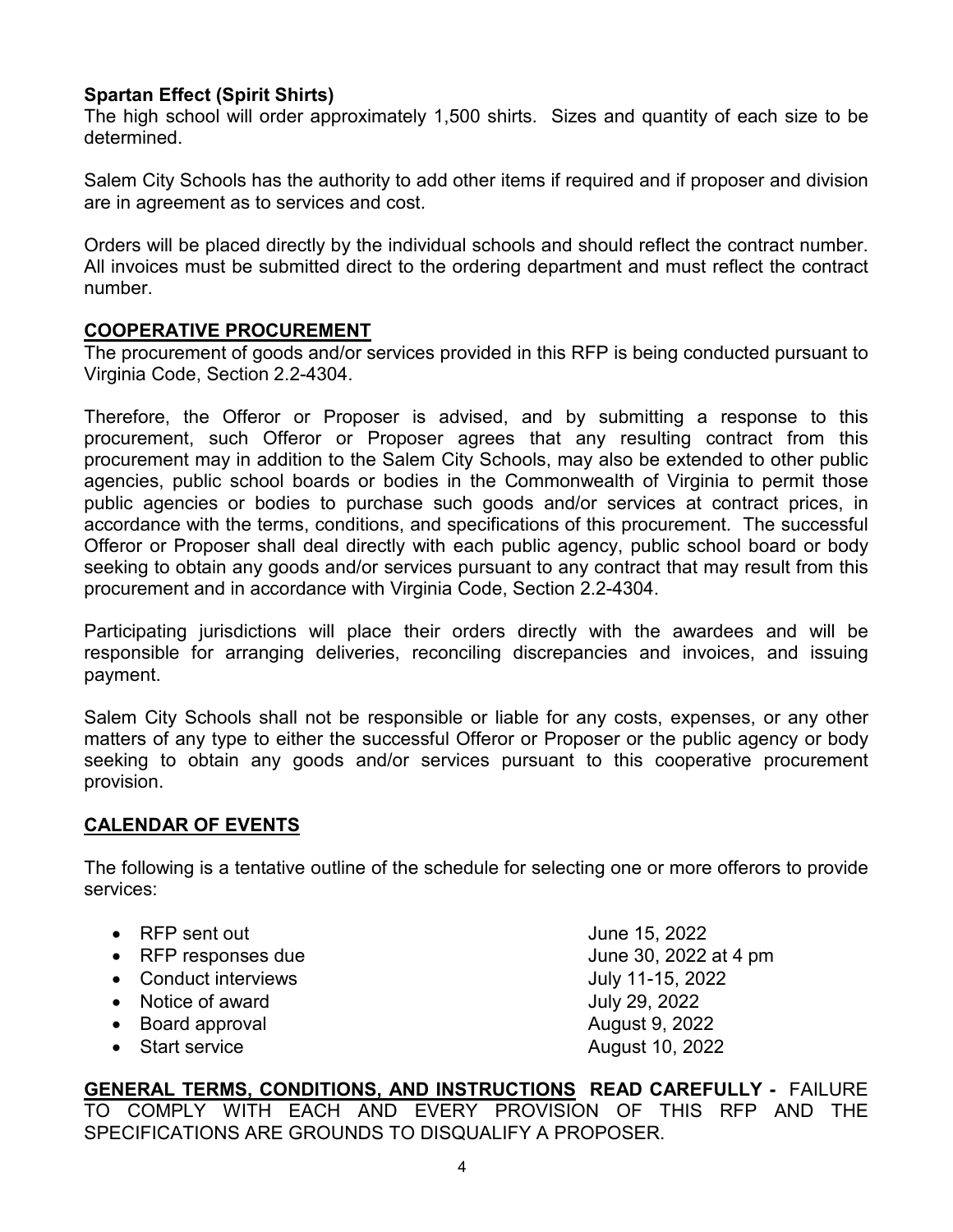Wherever the term Salem City or Schools is used it is understood to include the Salem City School Board.

Salem City Schools does not discriminate against faith-based organizations in accordance with the Code of Virginia, Section 2.2-4343.1.

The offeror shall cooperate with school officials in performing the contract to insure minimal interference with the normal school program.

## **SUBMISSION AND RECEIPT OF PROPOSALS:**

- a) To be considered, all must be delivered in a sealed envelope, clearly marked with the words "PROPOSAL DOCUMENTS", and the name of the item being Bid and received in the Salem City Schools Business office no later than the specified due date and time. Failure to timely submit such proposal shall disqualify the proposer and such proposal will be returned to the proposer unopened. NO FAXED BIDS WILL BE ACCEPTED.
- b) Unless otherwise specified, proposers must use the RFP/proposals form furnished by Salem City Schools. Failure to do so shall be grounds for rejection of the proposal.
- c) Proposals having any erasures or corrections must be initialed in ink by the proposer. An authorized officer of the company must sign proposals in ink. Such authorization shall be a part of the proposal document. All proposals must either be typewritten or printed in ink.
- d) The original copy of the proposal must not be permanently bound.

## **PRICES TO BE FIRM:**

The proposer warrants, by virtue of proposal, that the prices, terms and conditions quoted in his proposal will be firm for a period of 60 days from the date the proposals are due. Net 30 after receipt of invoice. Price should include shipping.

## **INVOICES:**

The vendor must send all invoices directly to the payment address shown on the purchase order/contract and must submit invoices for the items ordered, delivered and accepted by Salem City. All invoices must show the purchase order/contract number. All vendors need to be properly registered as a payment vendor for the City in order to receive payment and not as an employee of the school division. All vendors previously registered are still in the system as a payment vendor. If no prior business had been conducted, please provide a W-9 form with bid.

## **DELIVERY POINT:**

Unless otherwise indicated, all items shall be delivered F. O. B. with destination and delivery charges included in the proposal price. F. O. B. destination is interpreted to mean unloading and placing in the building or area as directed by the Schools.

## **CASH DISCOUNTS:**

In determining the award of a proposal, cash discounts for prompt payment will be considered. Discount time period computations shall commence from and after complete delivery, in satisfactory condition, and receipt of a properly documented invoice.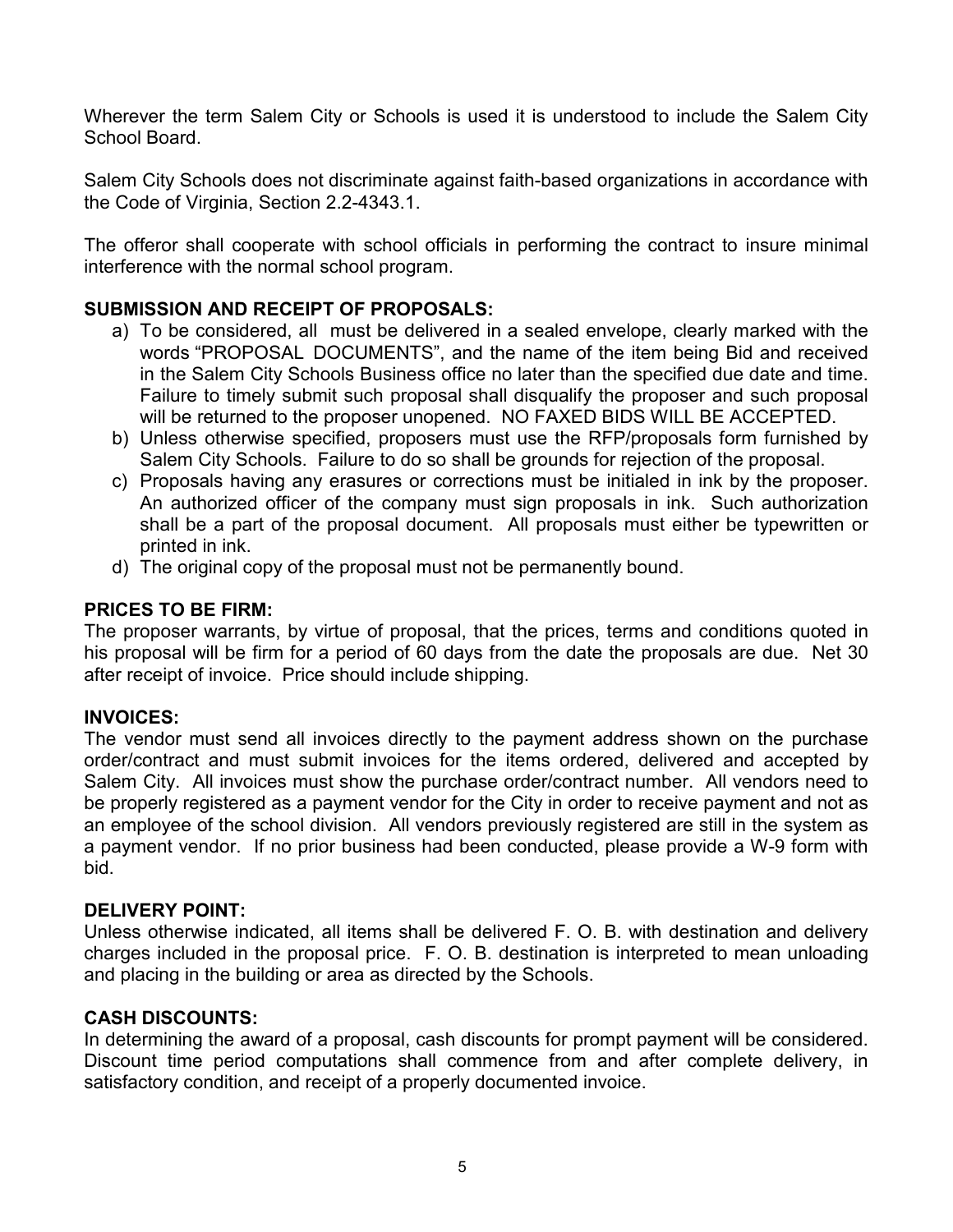#### **BRAND NAMES:**

When a brand name appears in the specifications, it is solely for the purpose of establishing a grade or quality of material. The Schools do not wish to rule out other brands or manufacturers; therefore, the words "EQUIVALENT TO" are automatically included. However, if a product other than that specified is proposed, it is the vendor's responsibility to prove to the Schools that said product is equivalent to that specified in the proposal.

#### **QUALITY:**

All materials used for the manufacture or construction of any supplies, materials, or equipment covered by this proposal shall be of the best quality available.

#### **ACCEPTANCE OF MATERIAL:**

Until such time as all the conditions in the contract are fulfilled, Salem City Schools reserves the right to refuse and return material, at the seller's expense.

#### **WARRANTY/RETURNS:**

Clearly specify your warranty of products and handling of returns, including turnaround time on faulty equipment. Warranties and other technical data are to be included.

#### **DELIVERY:**

Time is of the essence for delivery of any items, products or service procured as a result of this proposal. If delivery is not made at the time specified, Salem City Schools reserves the right to call in any and all bonds or other security given for performance, to cancel the order, or any part thereof, without obligation, to declare the seller in default, and to disqualify the seller from bidding on future School contracts.

## **DEFAULT PROVISION:**

In case of default by the contractor, the Schools shall have the sole discretion to procure the articles or services from other sources. The defaulting contractor shall be liable for any and all costs in excess of the contract price occasioned by or resulting from such default whether directly or indirectly, which sums may be paid or credited from any forfeited bond or other security. Upon written notice, the contractor will have 20 calendar days to remedy the default.

#### **PRICING:**

In the event of discrepancy between the total pricing and unit prices, the Schools in its sole discretion, shell determine the proposal price.

#### **PROPOSAL:**

A proposal may be withdrawn or modified prior to the time and date set for the receipt of proposals. The offeror shall notify the school division of its intent in writing. If a change in the proposal is requested, the modification must be worded to clearly indicate the new amount and to not reveal the original amount. Modified or withdrawn proposals may be resubmitted to the Director of Business up to the time and date set for receipt of proposals. No proposal can be withdrawn after the time set for the receipt of proposals and for sixty (60) days thereafter.

Any material changes to the proposal by the school division will be made in writing and distributed by facsimile or mail. Each offeror is responsible for determining that all addenda have been received before submitting the proposal.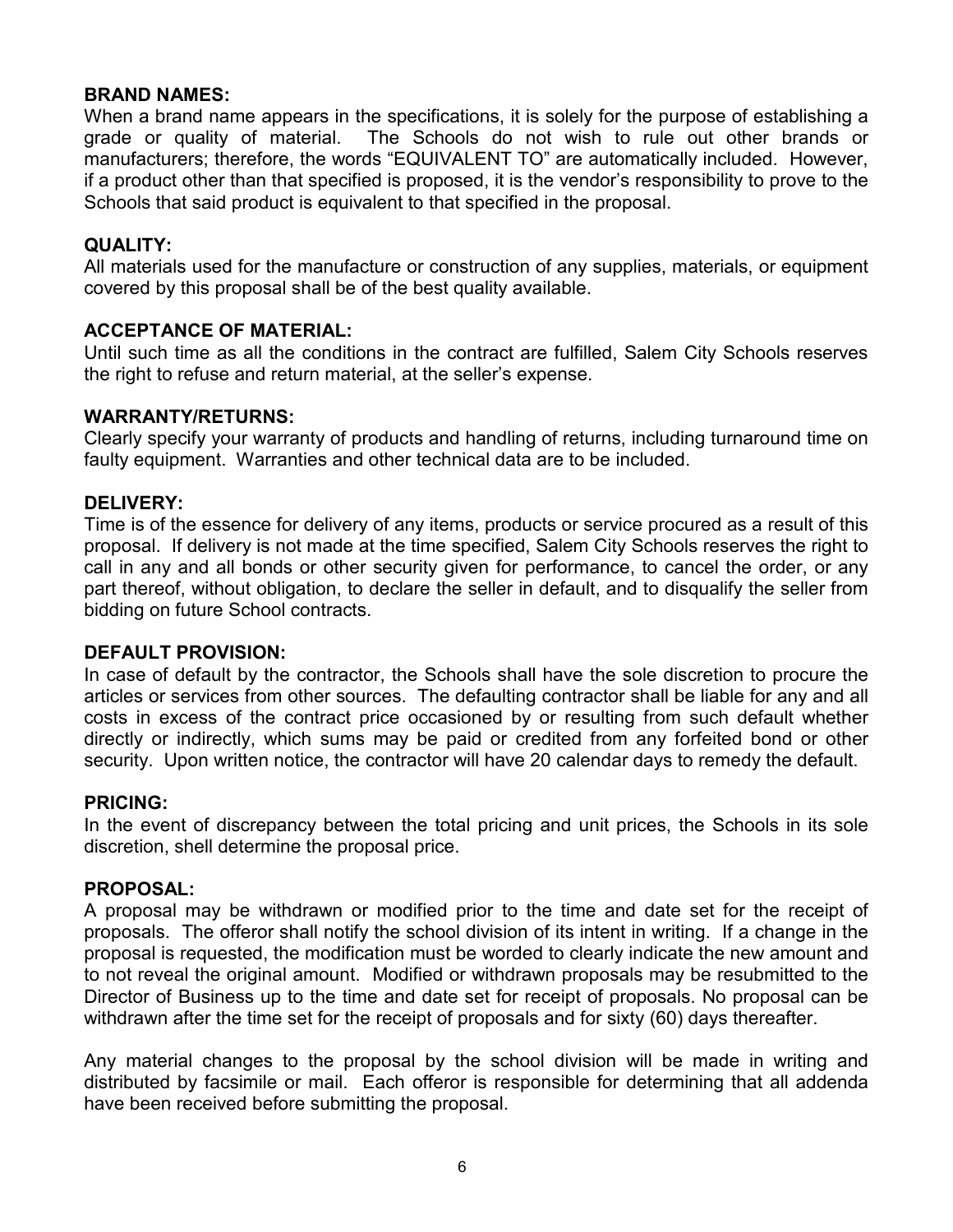## **COPYRIGHTS OR PATENT RIGHTS:**

The proposer warrants that there have been no violations of copyrights or patent rights in the manufacture, production or sale of the goods shipped or ordered as a result of this proposal. The proposer agrees that Salem City Schools shall be indemnified and held harmless form any and all liability or expense occasioned by any such violations.

## **FEES INCLUDED IN PROPOSAL PRICE:**

Submitted proposals shall include in the price, the cost of any Business and/or Professional licenses, permits or fees as required by law.

## **TAX EXEMPTION:**

Salem City Schools is exempt from any taxes imposed by State and/or Federal Government. Upon notification, the Schools will furnish a certificate of tax exemption.

## **CERTIFICATION AND ABILITY:**

Salem City Schools reserves the right to request from the proposer, a separate manufacturer's certification of all statements made in the proposal. The Schools may request any or all proposers to furnish proof of experience, ability and financial standing.

## **SIGNED PROPOSAL CONSIDERED AN OFFER:**

This RFP must be signed as herein provided. Submission of this signed RFP shall be considered an offer by the proposer or contractor to sell the items or services as required in the specifications. All proposals are subject to approval by the Salem City School Board. In the case of default by the proposer or contractor after acceptance by the Salem City School Board may take such action, as it deems appropriate, including forfeiture of any and all bonds or security and legal action for damages or specific performance.

## **COMPLIANCE WITH LAWS:**

The proposer is responsible for compliance with all Local, State and/or Federal laws and regulations. Salem City Schools shall be held harmless from any liability.

## **AUTHORITY TO TRANSACT BUSINESS IN VIRGINIA**:

A vendor organized as a stock or nonstock corporation, limited liability company, business trust, or limited partnership or registered as a registered limited liability partnership shall be authorized to transact business in the Commonwealth as a domestic or foreign business entity if so required by Title 13.1 or Title 50 of the Code of Virginia or as otherwise required by law. Any business entity described herein that enters into a Contract with Salem City Schools pursuant to the Virginia Public Procurement Act 2.2-4300 et seq. shall not allow its existence to lapse or its certificate of authority or registration to transact business in the Commonwealth, if so required under Title 13.1 of Title 50 of the Code of Virginia, to be revoked or cancelled at any time during the term of the Contract. The Schools may void any Contract with a business entity if the business entity fails to remain in compliance with the provision of this section.

By my signature on this solicitation, I certify compliance with federal, state, and local laws and regulations applicable to the performance of the services described herein.

## **ACCEPTANCE OR REJECTION OF PROPOSALS:**

Salem City Schools reserves the right to accept or reject any or all proposals/offers. The Schools also reserve the right to award the contract for any such materials, goods or services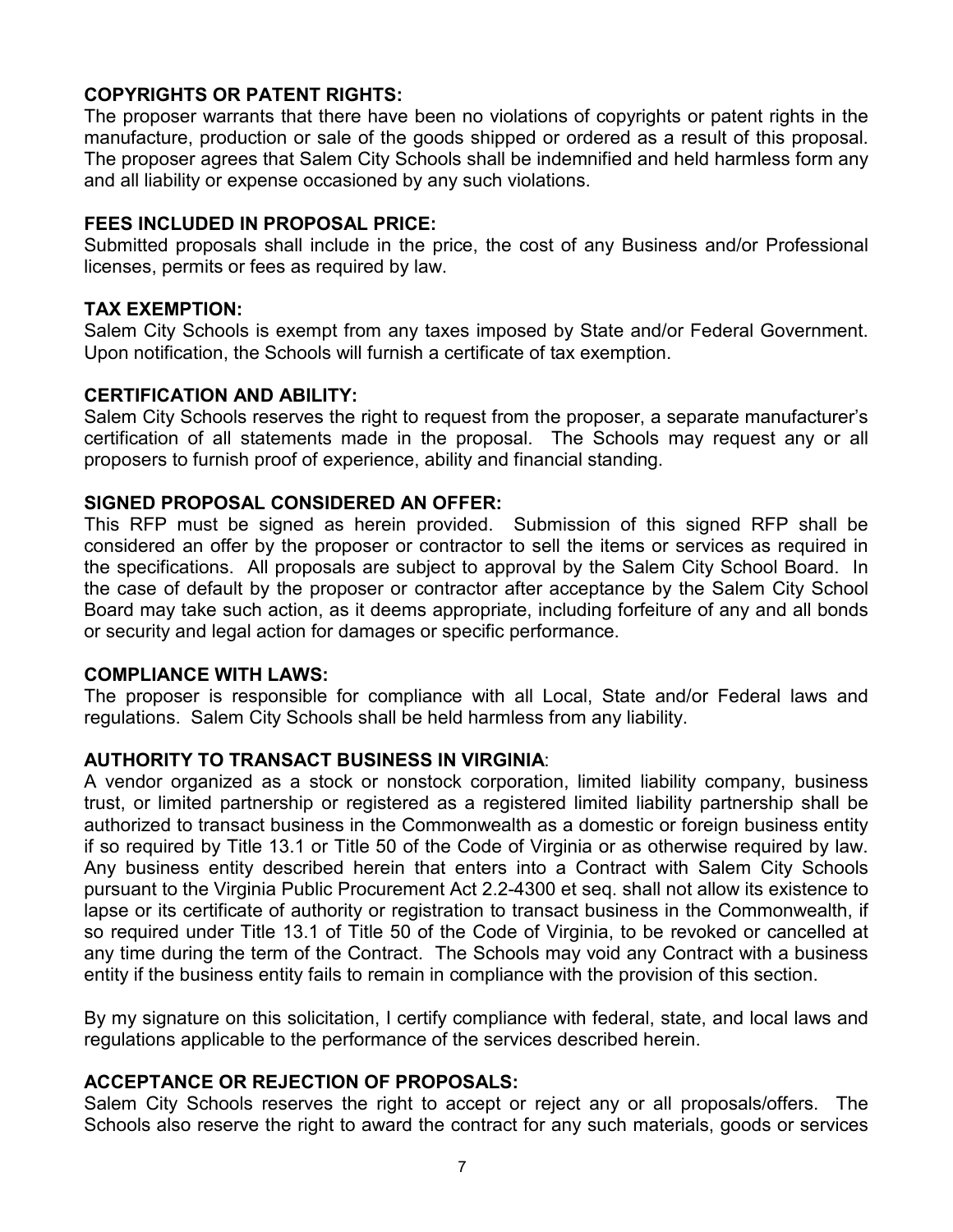the Schools deem will best serve its interest. It further reserves the right to award the contract on a split order basis, lump sum or individual basis, or such combination as shall best serve the interest of the Schools. Salem City Schools reserves the right to make a site visit to the facility prior to bid award.

## **EVALUATION CRITERIA:**

Several factors, in addition to costs, will be taken into account when evaluating proposals: Salem City Schools shall provide the mechanism for the evaluation of all information received, the final determination of responsible Offerors, and reserves the right to waive informalities and to accept or reject any or all proposals.

- a) Company background, staffing and experience: The character, integrity, reputation, judgement, experience and efficiency of the bidder.
- b) References: Provide five (5) references with contact names, companies and phone numbers. These references must be from firms/School Divisions who have purchased the same types of products and/or services.
- c) The quality of performance of previous contracts, products and/or services.
- d) Reporting capabilities.
- e) Company financial status: The sufficiency of the financial resources and the ability of the bidder to perform the contract.
- f) Proposal Submission completeness and compliance with the specifications.
- g) Service and support offering. The ability, capacity and skill of the proposer to perform or provide the service. The ability of the proposer to provide future maintenance and/or service.
- h) Price. Pricing shall be a factor in evaluating the proposals; however, Salem City Schools reserves the right to purchase other than low bid.
- i) The previous and existing compliance by the proposer with laws and policies relating to the contract.
- j) The quality, availability and adaptability of the goods and services.
- k) All samples are subject to product testing.
- l) Whether the proposer can perform the contract and provide service promptly.
- m) The ability of the proposer to respond to problems and concerns.
- n) Delivery.

## **RULING LAW:**

This RFP and any contract executed pursuant hereto of which this RFP shall be an internal part shall be governed, controlled and interpreted in accordance with the laws of the Commonwealth of Virginia without reference to its conflict of law principles. Each party of such contract shall thereby submit to the exclusive jurisdiction of the Circuit Court of the City of Salem or, in the event that jurisdiction is authorized, to the United States District Court for the Western District of Virginia, sitting at Roanoke, Virginia.

## **NONDISCRIMINATION PROVISIONS:**

During the performance of this contract, the vendor will not discriminate against any employee or applicant for employment because of age, race, religion, color, sex or national origin, except where religion, sex or national origin is a bona fide occupational qualification reasonably necessary to the normal operation of the vendor. The vendor agrees to post in conspicuous places, available to employees and applicants for employment, notices setting for the provisions of this nondiscrimination clause. The vendor, in all solicitations or advertisements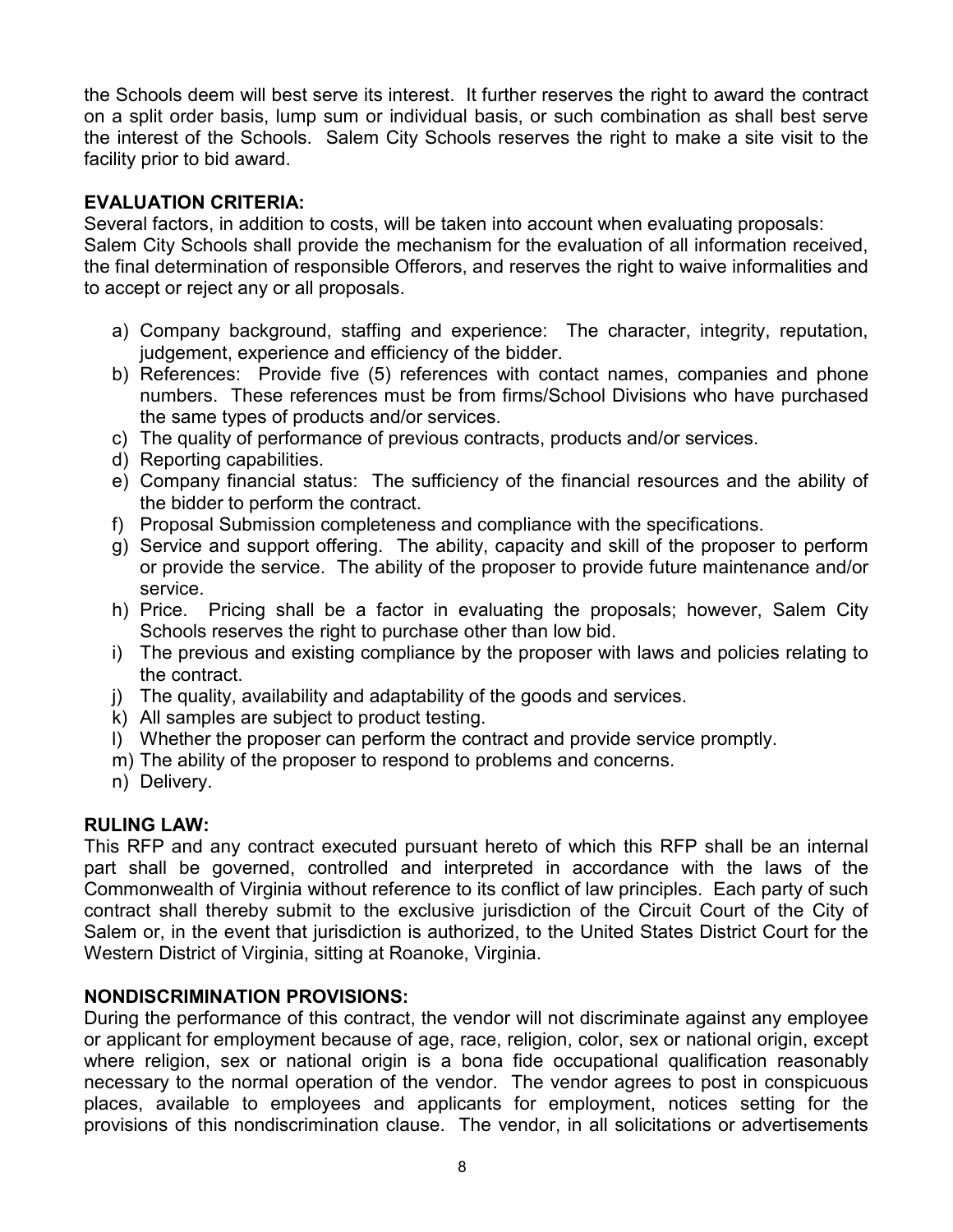for employees placed by or on behalf of the vendor, will state that such contractor is an equal opportunity employer. The offeror shall include the provision of the foregoing paragraph in every purchase order over \$10,000 so that the provisions will be binding upon each vendor.

#### INSURANCE:

The VENDOR shall purchase and maintain such insurance as will protect him from claims set forth below which may arise out of or result from the VENDOR'S execution of the work, whether such execution be by himself or by any SUBCONTRACTORS or by anyone directly or indirectly employed by any of them, or by anyone for whose acts any of them may be liable:

Claims under workmen's compensation, disability benefit and other similar employee benefit acts; and

Claims for damages because of bodily injury, occupational sickness or disease, or death of his employees, and

Claims for damages because of bodily injury, sickness liability coverage which are sustained (1) by any person as a result of an offense directly or indirectly related to the employment of such person by the VENDOR, or (2) by any other person; and

Claims for damages because of bodily injury, sickness, or disease, or death of any person other than his employees, and

Claims for damages because of injury in or destruction of tangible property, including loss of use resulting there from.

Certificates of insurance acceptable to the Salem City Schools shall be filed with the Salem City Schools prior to coverage's afforded under the policies will not be canceled unless at least fifteen (15) days prior WRITTEN NOTICE has been given to the Salem City Schools.

The VENDOR shall procure and maintain, at his own expense, during the CONTRACT TIME, liability insurance as hereinafter specified:

CONTRACTOR'S General Public Liability and Property Damage Insurance including vehicle coverage issued to the CONTRACTOR and protecting him from all claims for personal injury, including death, and all claims for destruction of or damage to property, arising out of or in connection with any operations under the CONTRACT DOCUMENTS, whether such operations be by himself or by any SUBCONTACTOR under him, or anyone directly or indirectly employed by the VENDOR or by a SUBCONTRACTOR under him. Insurance shall be written with a limit of liability of not less than \$1,000,000 for all damages arising out of bodily injury, including death, at any time resulting there from, sustained by any one person in any one accident; and a limit of liability of not less than \$1,000,000 aggregate for any such damages sustained by two or more persons in any one accident.

The VENDOR shall procure and maintain, at his own expense, during the CONTRACT TIME, in accordance with the provisions of the laws of the state in which the WORK is performed. Workmen's Compensation Insurance, including occupational disease provisions, for all of his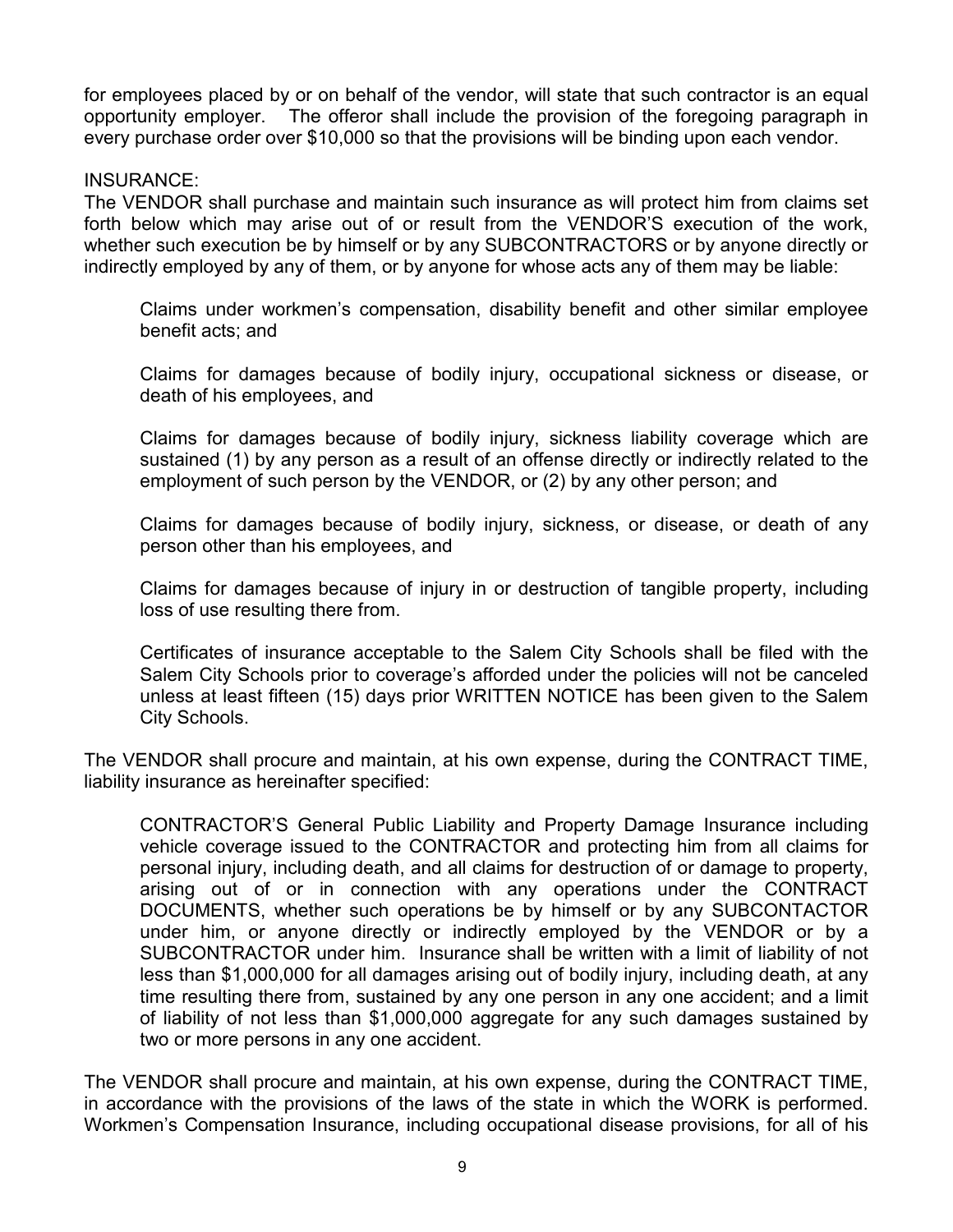employees at the site of the project and in case any work is sublet, the VENDOR shall require each SUBCONTRACTOR similarly to provide Workmen's Compensation Insurance, including occupational disease provisions for all of the latter's employees unless such employees are covered by the protection afforded by the VENDOR. In case any class of employees engaged in hazardous WORK under this CONTRACT at the site of the PROJECT is not protected under Workmen's Compensation statute, the VENDOR shall provide, and shall cause each SUBCONTRACTOR to provide, adequate and suitable insurance for the protection of his employees not otherwise protected.

QUESTIONS REGARDING THE PROPOSAL: Questions should be directed to: Mandy C. Hall Director of Business Salem City Schools 616 South College Avenue Salem, Virginia 24153 Telephone: 540-389-0130 E-mail: [mhall@salem.k12.va.us](mailto:mhall@salem.k12.va.us)

## **SPECIAL INSTRUCTIONS:**

#### **ANTITRUST**

By entering into a contract, the Offeror conveys, sells, assigns and transfers to Salem City Schools all rights, title, and interest in and to all causes of the action it may now or hereafter acquire under the antitrust laws of the United States and the Commonwealth of Virginia, relating to the particular goods or services purchased or acquired by Salem City Schools under said contract.

#### **AVAILABILITY OF FUNDS**

It is understood and agreed between the parties herein that Salem City Schools shall be bound hereunder only to the extent of the funds available or which may hereafter become available for the purpose of this contract.

#### **ASSIGNMENT OF CONTRACT**

A contract shall not be assignable by the in whole or in part without the written consent of Salem City Schools.

#### **IMMIGRATION REFORM AND CONTROL ACT OF 1986:**

By signing this proposal, the proposer certifies that the firm does not and will not during the performance of this contract employ illegal alien workers or otherwise violate the Federal Immigration Reform and Control Act of 1986.

#### **ANTI-COLLUSION CERTIFICATION:**

By my signature on the face of this proposal, I certify that this proposal is made without prior understanding, agreement, or connection with any corporation, firm or person submitting a proposal for the same materials, supplies, equipment, or services, and is in all respects fair and without collusion or fraud. I understand collusive bidding is a violation of the Governmental Frauds Act and Federal Law and can result in fines, prison sentences, and civil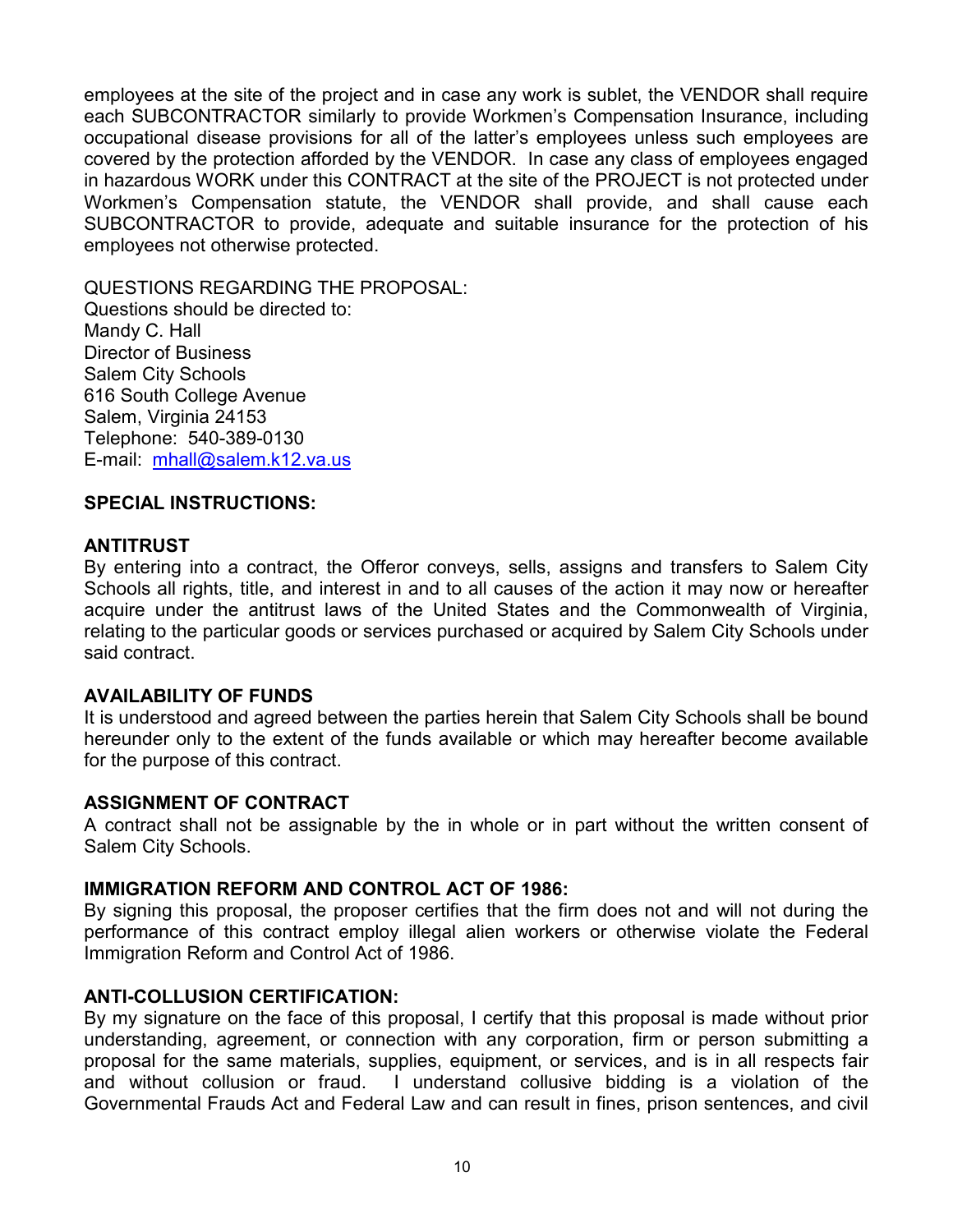damage awards. I agree to abide by all conditions of this proposal and certify that I am authorized to sign this proposal for the proposer.

## **KICKBACKS**

I certify and warrant that by my signature on this solicitation, neither I nor the Offeror for whom I am authorized to act has offered or received any kickback from any other Offeror, supplier, manufacturer, or Subcontractor in connection with proposal on this contract, Subcontractor in order, in the form of any payment, loan, subscription, advance, deposit of money, services or anything, present or promised, unless consideration of substantially equal or greater value is exchanged. Further, no person shall demand or receive any payment, loan, subscription, advance, deposit of money, service, or anything of more than nominal value, present or promised, unless consideration of substantially equal or greater value is exchanged.

## **DEBARMENT**

By my signature on this solicitation, I certify that this person/firm/corporation is not currently barred from bidding on contracts by any agency of the Commonwealth of Virginia or the federal government of the United States of America, nor is this person/firm/corporation a part of any firm/corporation that is currently barred from bidding on contracts by any agency of the Commonwealth of Virginia or the federal government of the United States of America. I have attached an explanation of the previous debarment(s) and copies of notice(s) of reinstatement(s).

## **INDEMNIFICATION**

To the fullest extent permitted by law, the Vendor shall indemnify and hold harmless Salem City Schools and their agents and employees from and against all claims, damages, losses and expenses, including but not limited to, attorneys' fees, arising out of or resulting from the performance of the Work, provided that any such claim, damage, loss or expense (1) is attributable to bodily injury, sickness, disease or death, or to injury to or destruction of tangible property (other than the Work itself) including the loss of use resulting there from, and (2) is caused in whole or in part by any negligent act or omission of the Vendor, any Subcontractor, anyone directly or indirectly employed by any of them or anyone for whose acts any of them may be liable, regardless of whether or not it is caused in part by a party indemnified hereunder. Such obligation shall not be construed to negate, abridge, or otherwise reduce any other right or obligation of indemnity which would otherwise exist as to any party or person described in this paragraph.

The school district cannot legally agree to any clause indemnifying the Contractor from any damages arising out of the contract or holding the Contractor harmless. The submission of a bid or proposal means that the Contractor agrees not to request such language in the resulting contract.

## **CONTRACT**

Any contract resulting from this proposal shall consist of the following documents: the General Terms and Conditions and the Specifications, both of which are contained in the Request for Proposal, together with the Offeror's response, which consists of this document, the Price Schedule and other related documents attached hereto or submitted with this Request for Proposal. The City of Salem Schools reserve the right to terminate the contract/purchase order immediately in the event the contractor discontinues or abandons operation, if it is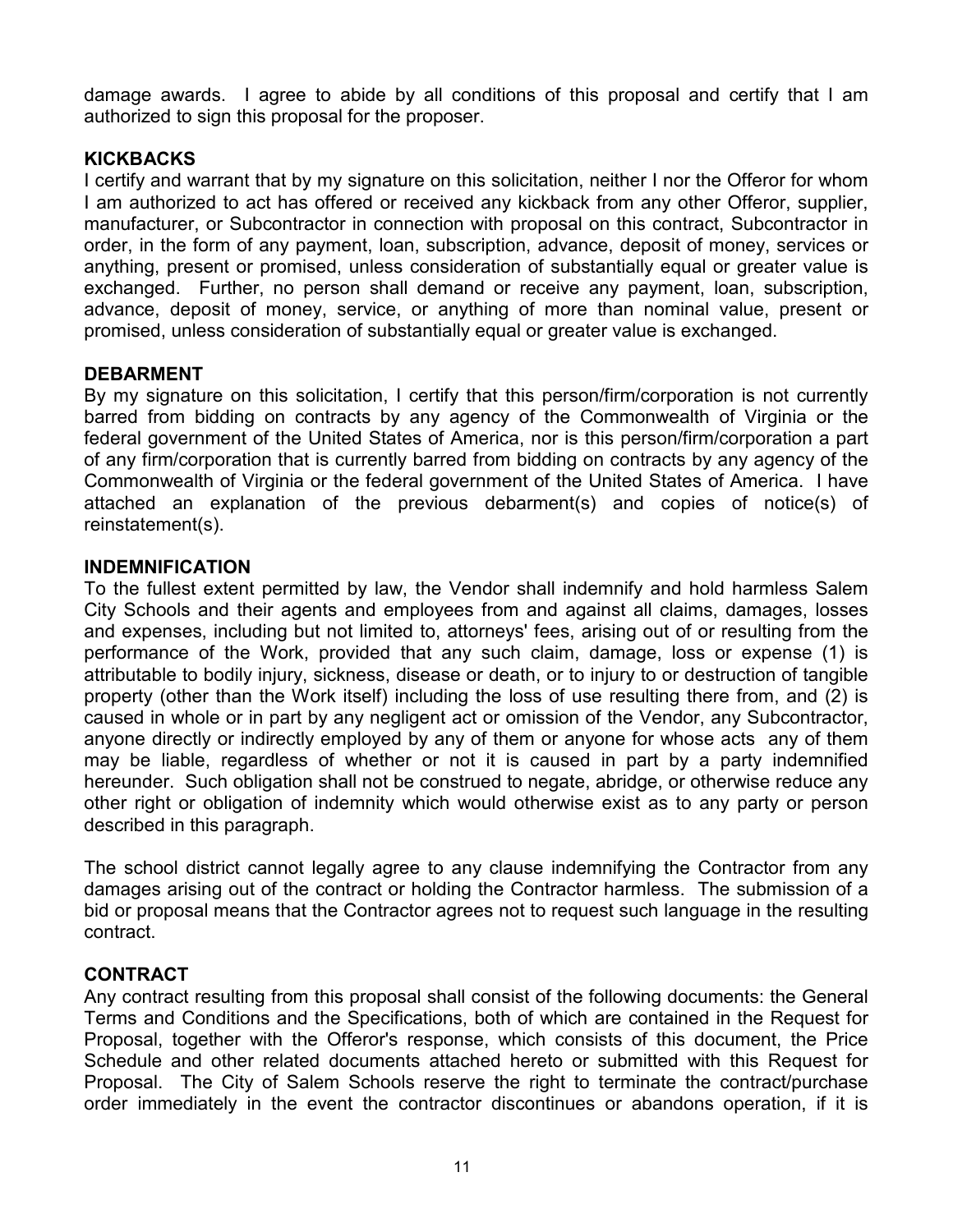adjudged bankrupt, or is reorganized under any bankruptcy law, or fails to maintain adequate insurance.

## **DRUG-FREE WORKPLACE**

During the performance of this contract, the vendor agrees to (i) provide a drug-free workplace for the Contractor's employees; (ii) post in conspicuous places, available to employees and applicants for employment, a statement notifying employees that the unlawful manufacture, sale distribution, dispensation, possession, or use of a controlled substance or marijuana is prohibited in violation of such prohibition; (iii) state in all solicitations or advertisements for employees placed by or on behalf of the Contractor that the Contractor maintains a drug-free workplace; and (iv) include the provisions of the foregoing clauses in every subcontract or purchase order of over \$10,000, so that the provisions will be binding upon each Subcontractor or Vendor.

For the purposes of this section, "drug-free workplace" means a site for the performance of work done in connection with a specific contract awarded to a Contractor in accordance with this chapter, the employees of whom are prohibited from engaging in the unlawful manufacture, sale, distribution, dispensation, possession or use of any controlled substance or marijuana during the performance of the contract.

## **DATA ON CONVICTIONS FOR CERTAIN CRIMES AND CHILD ABUSE AND NEGLECT**

Prior to awarding a contract for the provision of services that require the Vendor or his employees to have direct contact with students, the school board shall require the Vendor and, when relevant, any employee who will have direct contact with students, to provide certification that (i) he has not been convicted of a felony or any offense involving the sexual molestation or physical or sexual abuse or rape of a child; and (ii) whether he has been convicted of a crime of moral turpitude. (§22.1-296.1 (C).

## **PROPRIETARY INFORMATION**

Ownership of all data, materials, and documentation originated and prepared for Salem City Schools pursuant to the REQUEST FOR PROPOSAL shall belong exclusively to the school system and be subject to public inspection in accordance with the Virginia Freedom of Information Act. Trade secrets or proprietary information submitted by an Offeror shall not be subject to public disclosure under the Virginia Freedom of Information Act; however, the Offeror must invoke the protections of Section 2.2-4342F of the Code of Virginia, in writing, either before or at the time the data or other material is submitted.

The Offeror must specifically identify the data or materials to be protected and state the reasons why protection is necessary on the "Notice of Proprietary Information Form" below. In addition, the proprietary or trade secret material submitted must be identified by some distinct method such as highlighting or underlining in the proposal and must indicate only the specific words, figures, or paragraphs that constitute trade secret or proprietary information.

The classification of an entire proposal document, line item prices, and/or total proposal prices as proprietary or trade secrets is not acceptable and may result in rejection of the proposal.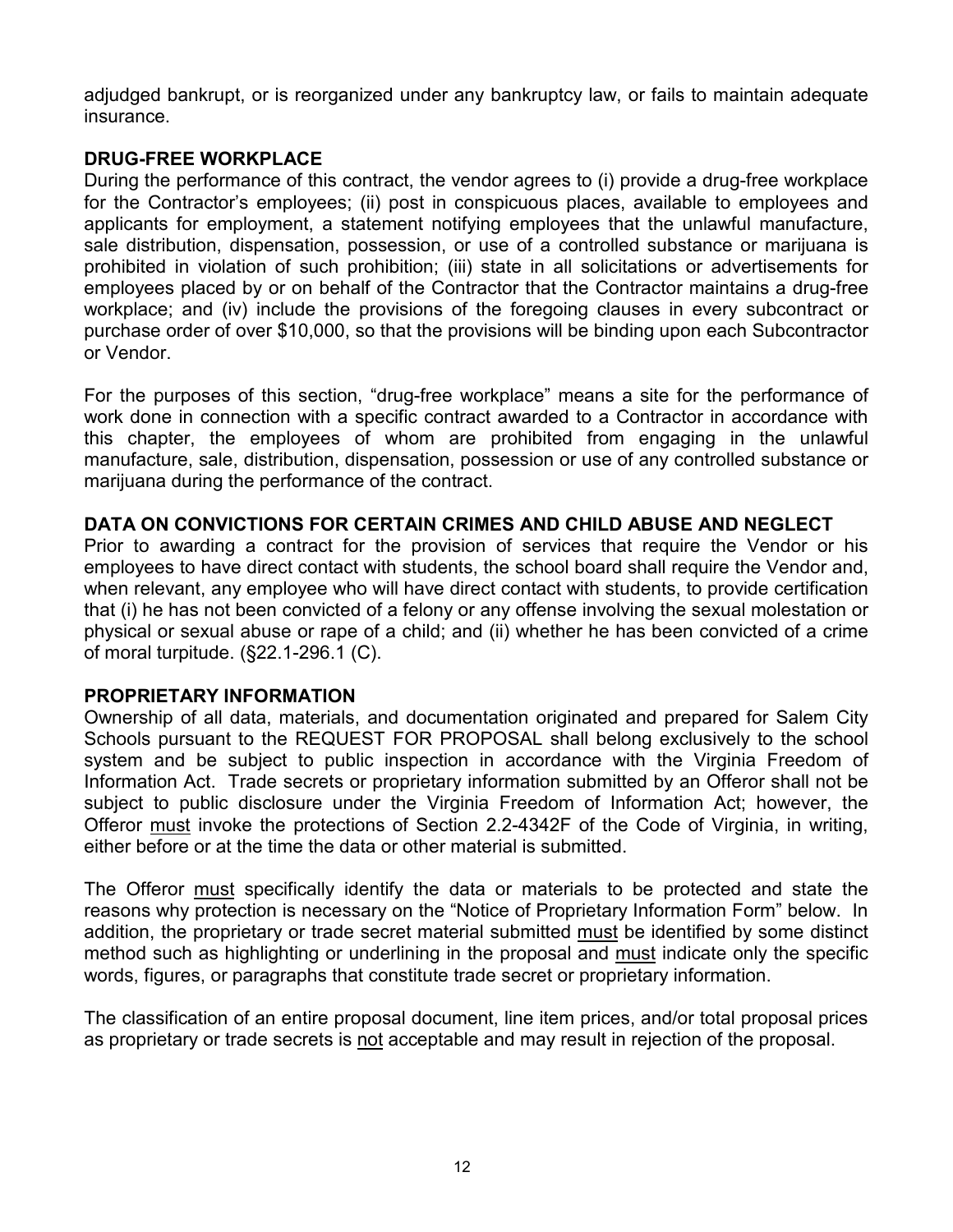## **NOTICE OF PROPRIETARY INFORMATION FORM RFP Division Printing Services for Spirit Wear, Clothing and Gym Uniforms**

Confidentiality References Protection in Accordance with the Code of Virginia, Section 2.2- 4342

| <b>Section Title</b> | Page # | Reason(s) for Withholding from<br>Disclosure |
|----------------------|--------|----------------------------------------------|
|                      |        |                                              |
|                      |        |                                              |
|                      |        |                                              |
|                      |        |                                              |
|                      |        |                                              |
|                      |        |                                              |
|                      |        |                                              |

**INSTRUCTIONS**: Identify the data or other materials to be protected and state the reasons by using the codes listed below. Indicate the specific words, figures, or paragraphs that constitute trade secrets or proprietary materials. The classification of an entire bid or proposal document, line item prices, and/or total bid or proposal prices as proprietary or trade secret is not acceptable and will result in rejection of the bid or proposal.

- A) This page contains information relating to "trade secrets", and "proprietary information" including processes. Operations, style of work, or apparatus. Identify confidential statistical data. Amount or source of any income...of any person (or) partnership. See Virginia Public Procurement Act. Section 2.2-4342. Unauthorized disclosure of such information would violate the Trade Secrets Act 18 U.S.C. 1905.
- B) This page contains proprietary information including confidential, commercial or financial information, which was provided to the Government on a voluntary basis and is of the type that would not customarily release to the public. See Virginia Public Procurement Act, Section 2.2-4342; 5 U.S.C. 552 (b) (4); 12 C.F.R. 309.5(c) (4).
- C) This page contains proprietary information including confidential, commercial or financial information. The disclosure of such information would cause substantial harm to competitive position and impair the Government's ability to obtain necessary information from contractors in the future. 5 U.S.C. See Virginia Public Procurement Act. Section 2.2- 4342; 552 (b) (4); 12 C.F.R. 309.5(c) (4).4342; 552 (b) (4); 12 C.F.R. 309.5 (c) (4).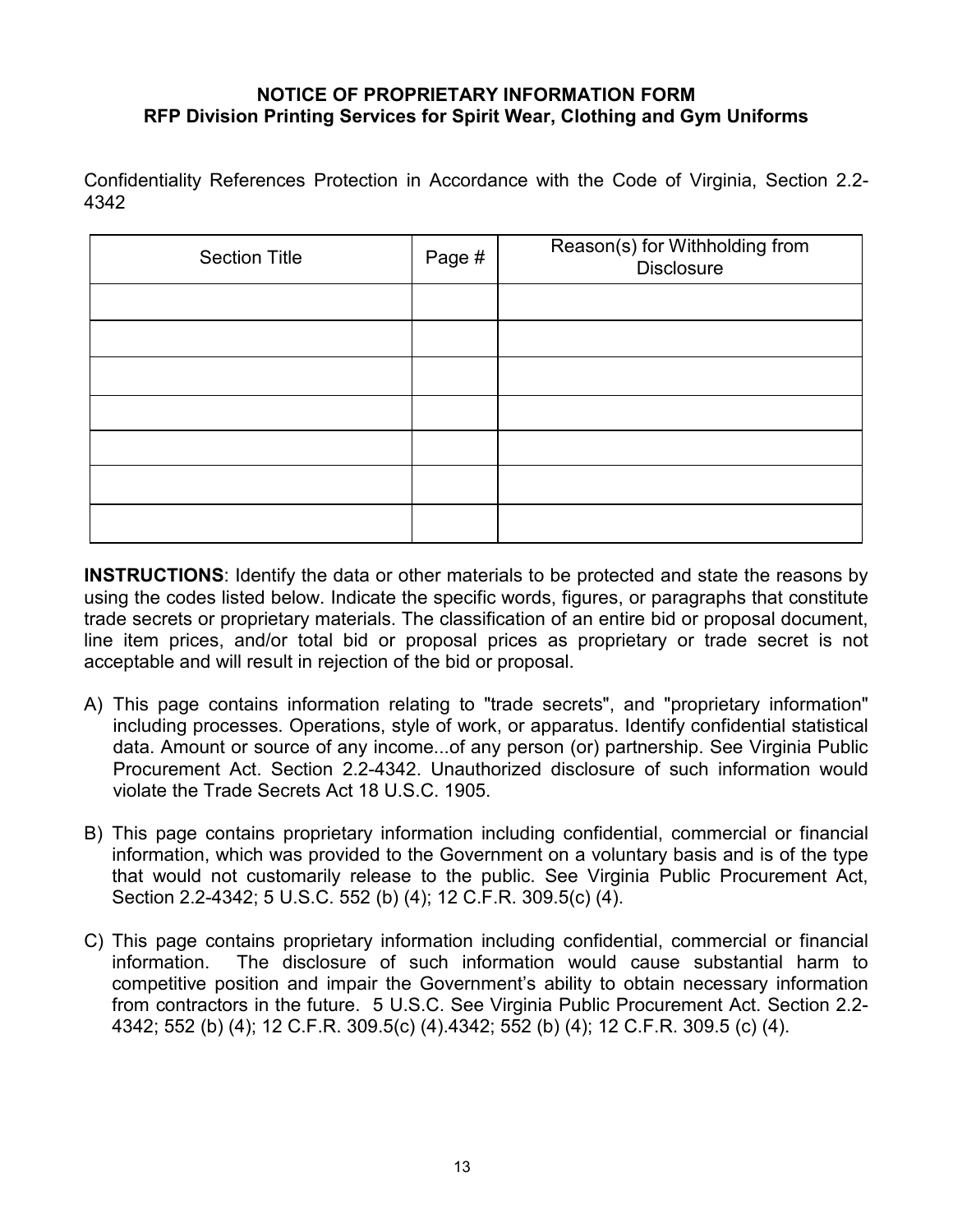## **SIGNATURE SHEET RFP Division Printing Services for Spirit Wear, Clothing and Gym Uniforms**

BY SIGNING THIS CERTIFICATION, THE PROPOSER INDICATES AN UNDERSTANDING OF THE REQUIREMENTS AND ACCEPTANCE OF THE TERMS AND CONDITIONS OF THIS PROPOSAL.

|                                                                                                                                                                                                                         | <b>PAYMENT TERMS - NET 30</b> |
|-------------------------------------------------------------------------------------------------------------------------------------------------------------------------------------------------------------------------|-------------------------------|
|                                                                                                                                                                                                                         |                               |
|                                                                                                                                                                                                                         |                               |
|                                                                                                                                                                                                                         |                               |
|                                                                                                                                                                                                                         |                               |
|                                                                                                                                                                                                                         |                               |
|                                                                                                                                                                                                                         |                               |
|                                                                                                                                                                                                                         |                               |
|                                                                                                                                                                                                                         |                               |
|                                                                                                                                                                                                                         |                               |
| VIRGINIA SCC NUMBER OR STATEMENT DESCRIBING WHY FIRM IS NOT REQUIRED<br>,我们也不能在这里的时候,我们也不能在这里的时候,我们也不能会不能会不能会不能会不能会不能会不能会不能会不能会不能会。<br>第2012章 我们的时候,我们的时候,我们的时候,我们的时候,我们的时候,我们的时候,我们的时候,我们的时候,我们的时候,我们的时候,我们的时候,我们的时候,我 |                               |
|                                                                                                                                                                                                                         |                               |
|                                                                                                                                                                                                                         |                               |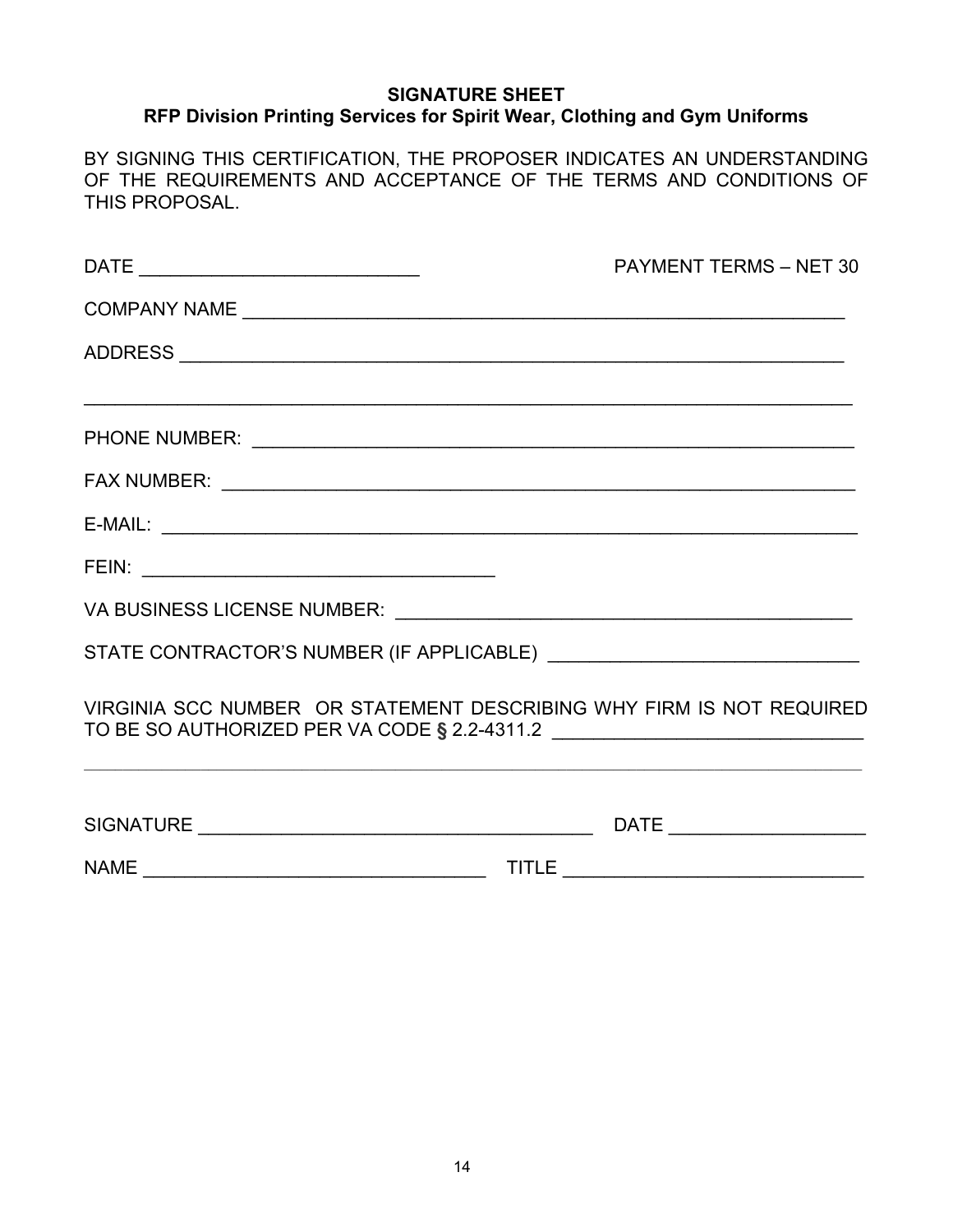## **REFERENCE FORM RFP Division Printing Services for Spirit Wear, Clothing and Gym Uniforms**

| Telephone ___________________________                                                                                 |
|-----------------------------------------------------------------------------------------------------------------------|
|                                                                                                                       |
|                                                                                                                       |
| Telephone _________________________                                                                                   |
| <u> 1989 - Johann Barn, mars et al. 1989 - Anna ann an t-Anna ann an t-Anna ann an t-Anna ann an t-Anna ann an t-</u> |
|                                                                                                                       |
| Telephone __________________________                                                                                  |
| <u> 1989 - Jan Samuel Barbara, margaret a shekara 1989 - Shekara ta 1989 - Shekara ta 1989 - Shekara ta 1980 - Sh</u> |
|                                                                                                                       |
| Telephone ___________________________                                                                                 |
| <u> 2000 - Andrea Andrewski, amerikansk politik (d. 1982)</u>                                                         |
|                                                                                                                       |
| Telephone _________________________                                                                                   |
|                                                                                                                       |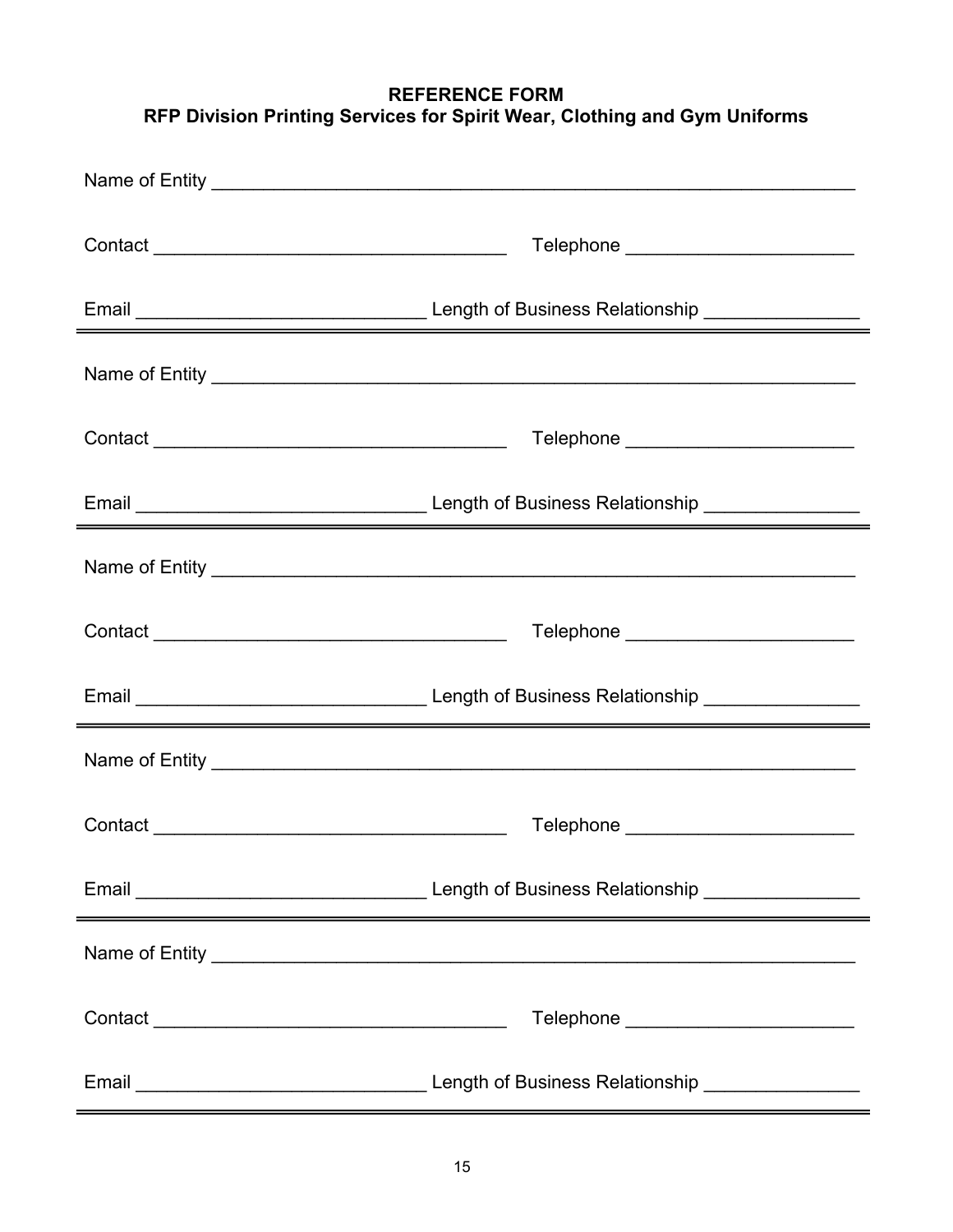#### **Salem City Schools Contractor Certification Form (Can be completed at time of Contract)**

The Code of Virginia ( Section 22.1-296-1) requires contractors who provide services to schools with employees who will have direct contact with students on school property during regular school hours or during school-sponsored activities to provide certification that all such persons (contractor and employees) have not been convicted of the crimes listed below

## **I. Certification Section to be Signed by CEO or Designee**

*I certify to Salem City Schools that to the best of my knowledge that no employee of my company having direct contact with students during regular school hours or during schoolsponsored activities has been convicted of a felony or any offense involving the sexual molestation or physical or sexual abuse or rape of a child.*

| If the company is unable to provide the certification due to a conviction, please return the form and |
|-------------------------------------------------------------------------------------------------------|

If the company is unable to provide the certification due to a conviction, please return the form and attach an explanation.

#### **++++++++++++++++++++++++++++++++++++++++++++++++++++++++++++++**

## **II. Certification Section to be Signed by Each Individual Employee Who Will Physically Work on Salem School Property During Regular School Hours or School-Sponsored Activities**

*By signing below, I certify to Salem City Schools that I have never been convicted of a felony or any offense involving the sexual molestation or physical or sexual abuse or rape of a child.*

| <b>Signature</b> | <b>Date</b> |
|------------------|-------------|
|                  |             |
|                  |             |
|                  |             |
|                  |             |
|                  |             |
|                  |             |